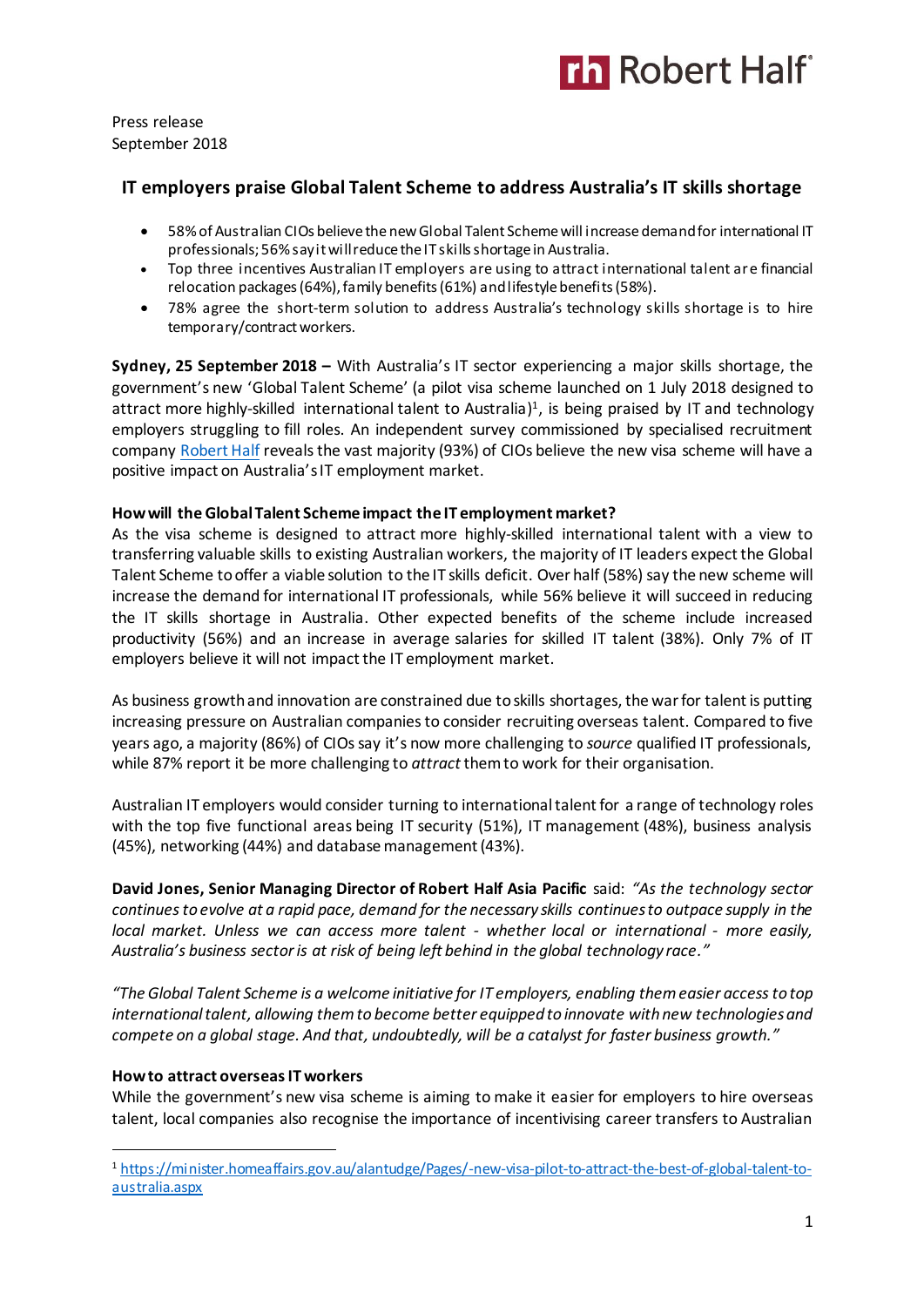# **Th Robert Half**

shores. The top five incentives Australian IT employers are using to attract international talent are financial relocation packages (64%), family benefits (61%), lifestyle benefits (58%), increased salary (51%) and housing subsidies (50%).

*"In a competitive market, it can be equally challenging to attract the right talent once they've been identified – wherever they are in the world. As more companies compete for the best international talent, companies need to offer tailored incentives. Focusing on salary is important, but it's equally crucial for companies to ensure their incentives are up-to-date and in line with competitor offerings and industry standards."*

*"However, attracting overseas talent is just one part of an all-encompassing approach needed to help ease Australia's IT skills shortage. The business community, together with education providers and the government need to further grow the influx of local talent and develop the skills of existing IT staff to confront new technologies, systems and processes head on. This will not only boost internal company innovation and growth, but also the quality of the local talent pool,"* added **David Jones.** 

## **Temporary/contract workers a short-term solution**

In the interim, a short-term solution recognised by Australian IT employers is to hire contract and temporary IT professionals. In fact, almost eight in 10 (78%) CIOs agree contract workers provide a viable solution to Australia's IT skills shortage.

*"A flexible mix of temporary and permanent workers gives companies access to a much larger talent pool, especially for IT workers. Contract and temporary workers have the advantage of guaranteeing business continuity, upskill existing staff and optimising staffing cost-efficiencies,"* concluded **David Jones.** 

##

#### **Notes to editors**

#### **About the research**

The annual study was developed by Robert Half Australia and was conducted in June 2018 by an independent research company. The study is based on 160 interviews with CIOs/CTOs from companies across Australia, with the results segmented by company size, sector and geographic location. This survey is part of the international workplace survey, a questionnaire about job trends, talent management and trends in the workplace.

#### **About Robert Half**

Robert Half is the world's first and largest specialised recruitment consultancy and member of the S&P 500. Founded in 1948, the company has more than 300 offices worldwide providing temporary, interim and permanent recruitment solutions for accounting and finance, financial services, technology, and administrative professionals. Robert Half Australia has offices in Brisbane, Melbourne, Mount Waverley, Perth and Sydney. More information on [roberthalf.com.au.](https://www.roberthalf.com.au/?utm_source=roberthalf&utm_medium=pressrelease&utm_campaign=rh-all-nonspecific-ongoing)

## **Follow Robert Half Australia**



**Read related articles on our [Robert Half's work](https://www.roberthalf.com.au/blog?utm_source=roberthalf&utm_medium=pressrelease&utm_campaign=rh-all-nonspecific-ongoing)***life* **blog**advice for ambitious thinkers